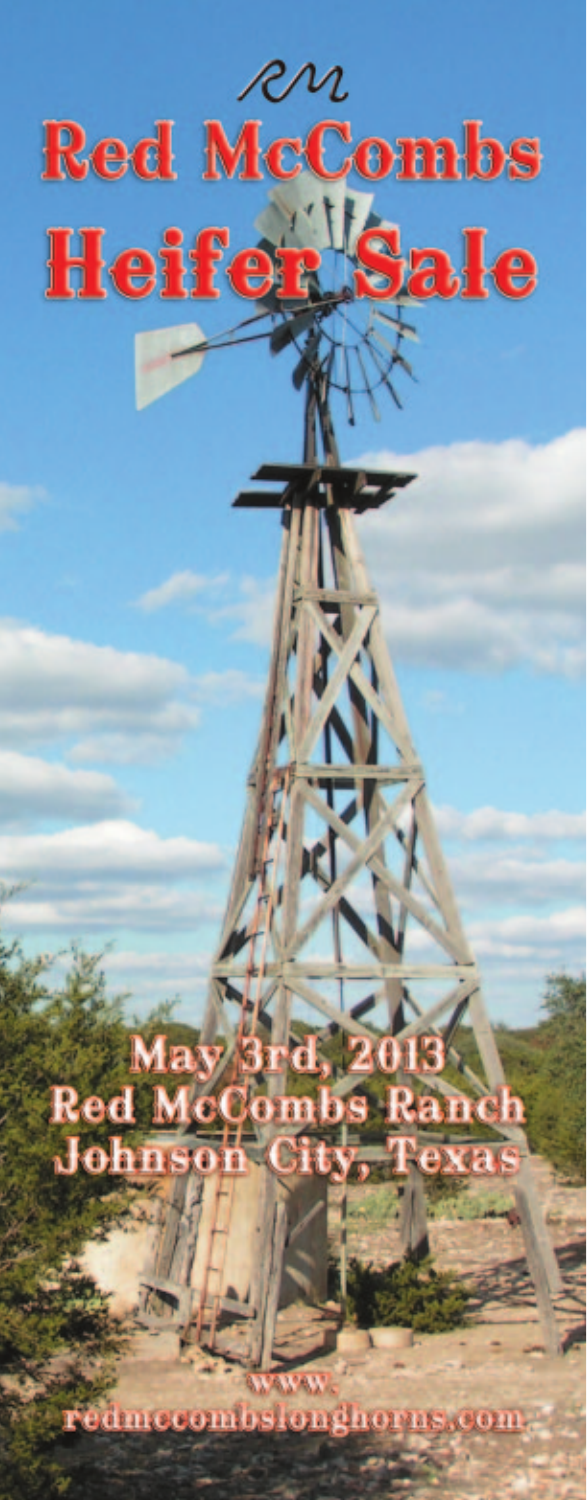

**PAGE 2**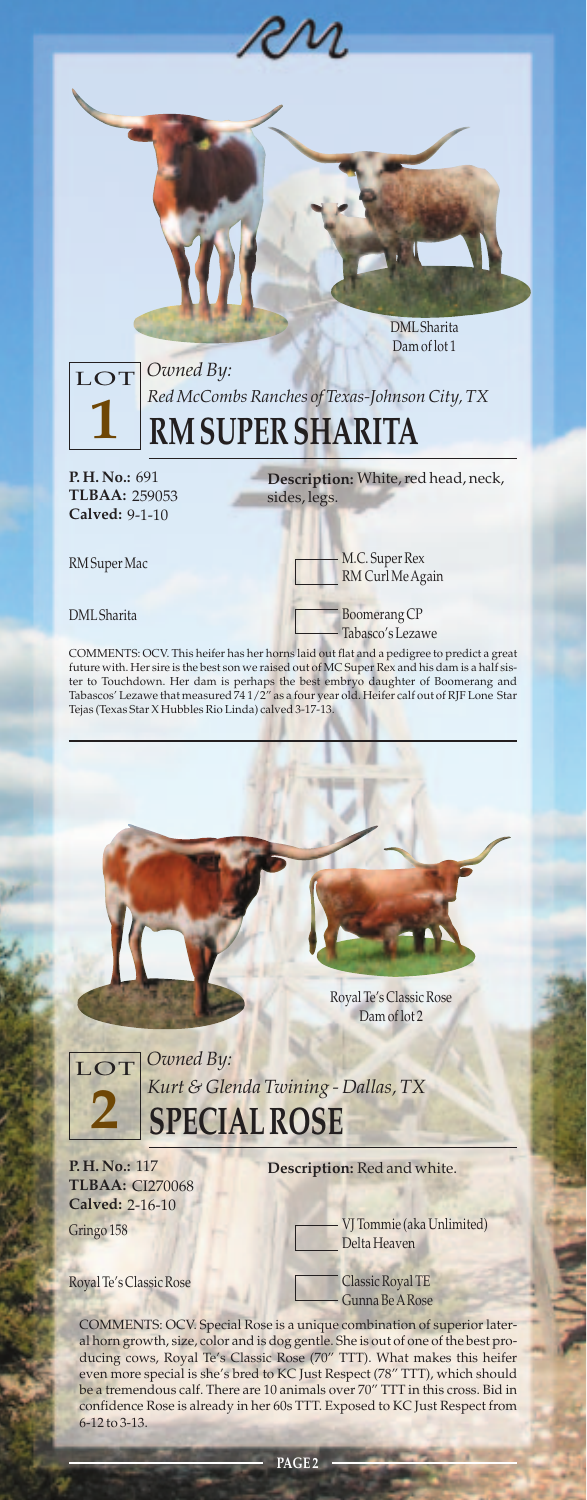

LE Liza 51 COMMENTS: OCV. This flashy heifer has a long McCombs' history. I bought her granddam, LE Liza 51 at the Fiesta Sale, 2001. H<mark>er</mark> dam, HL Lisa's Classic Blonde sold to Bill Hudson as lot no. 49 at McCombs' 2006 sale. She is exposed

to 3H Respect Man from 3-15-12 to 7-14-12, a son of Respect Me that was 52.5" TTT at 20 months. BBR Rawhide produced a big base, colorful, correct and big horned heifer.



**P. H. No.: TLBAA: Calved:** 10-11-10

346 **Description:** White body with brown on face and over body.

Iron Mike ST

RM Rexy Pizazz

Hashknife

Hunts Command Respect

M.C. Super Rex RM Pizazz

COMMENTS: OCV. Beautiful big-horned Iron Mike daughter and her dam goes back to Super Bowl. We bought this heifer's dam with her at side at the Fiesta Sale two years ago. Sells exposed to Skydiver 15 (a Sittin Bull son) from 1-20-13 to 2-17-13 and then to Tractor (a Chuckwagon son) from 2-27-13 to sale date.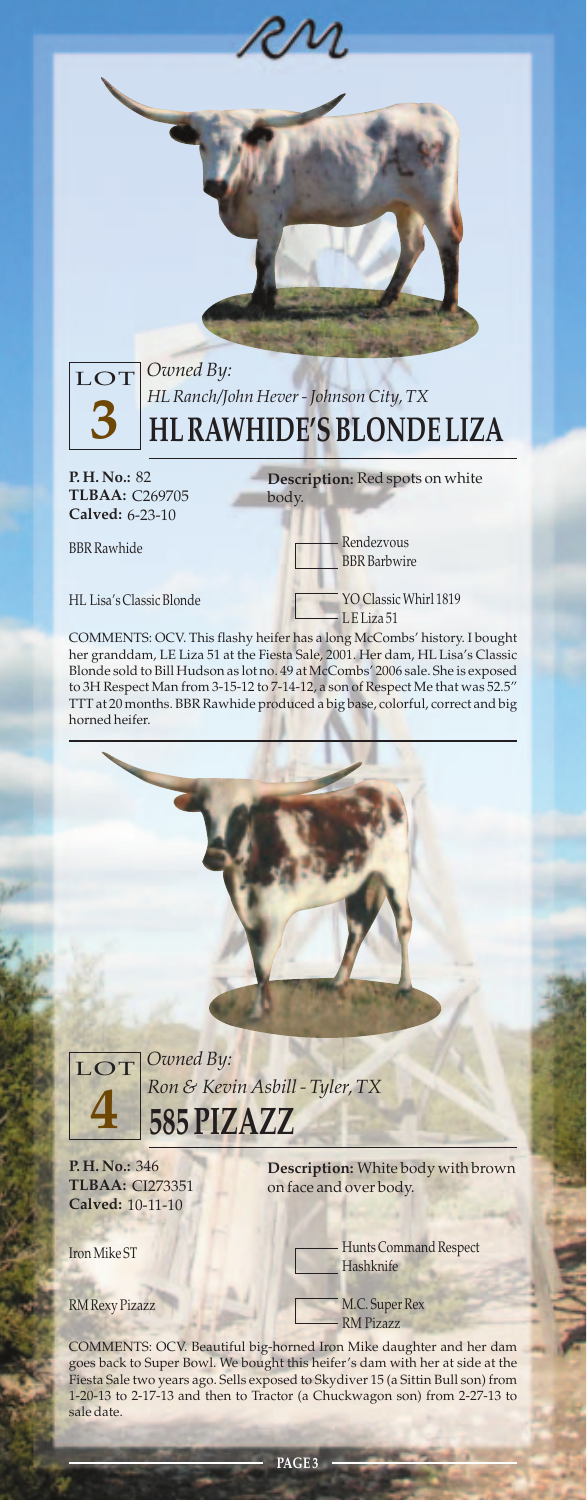

Dam of lot 6



# *Mike Casey - Nicasio, CA* **PACIFIC SNOWDROP**

**P. H. No.: ITLA:** 256993 **Calved:** 1-13-11

Top Caliber

Phenomenon's Dancer

**Description:** Red roan.

Hunts Command Respect Hashbrown

**BD Phenomenons Sundancer** L Susie Sage

COMMENTS: OCV. Snowdrop is a Top Caliber daughter out of Phenomenon's Dancer, a 75" TTT Phenomenon granddaughter. In her pedigree she has Hunts Command Respect, Roundup, Phenomenon and Sage Dode. Snowdrop was 56" TTT on 5-15-13 (at 26 months). She sells bred 4 months to Helm's Ace (on 3-15-13) who is a son of Temptation's The Ace (over 80" TTT) and Wiregrass Laura (81 1/2" TTT). Exposed to Helm's Ace from 9-11-12 to 5-1-13. Ace measured 61" TTT at 23 months. This is a dynamite package. Don't miss out.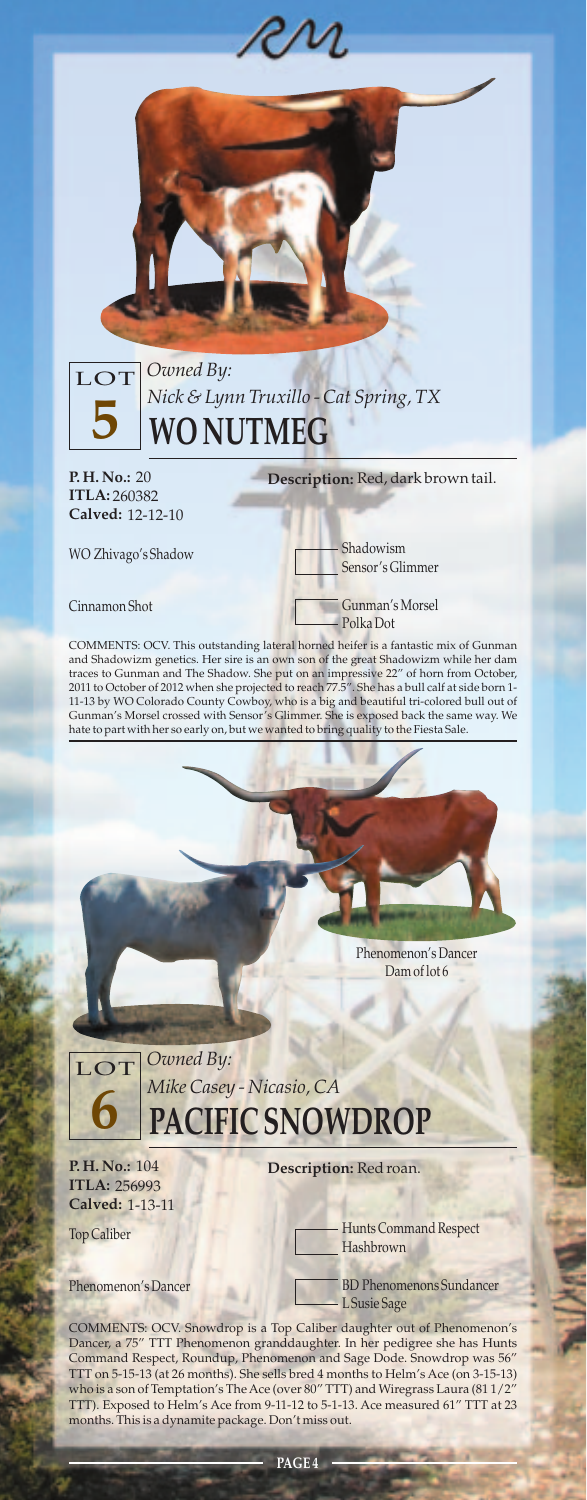



Bobbi's Mikey, who measured 72" TTT at age 4. She features the conformity, body size and horn potential you would expect with names like Touchdown Of RM, Super Bowl, Iron Mike and Hunts Command Respect in her pedigree. She has a sweet disposition to boot! Dam is now over 75" TTT. Current measurement announced at sale.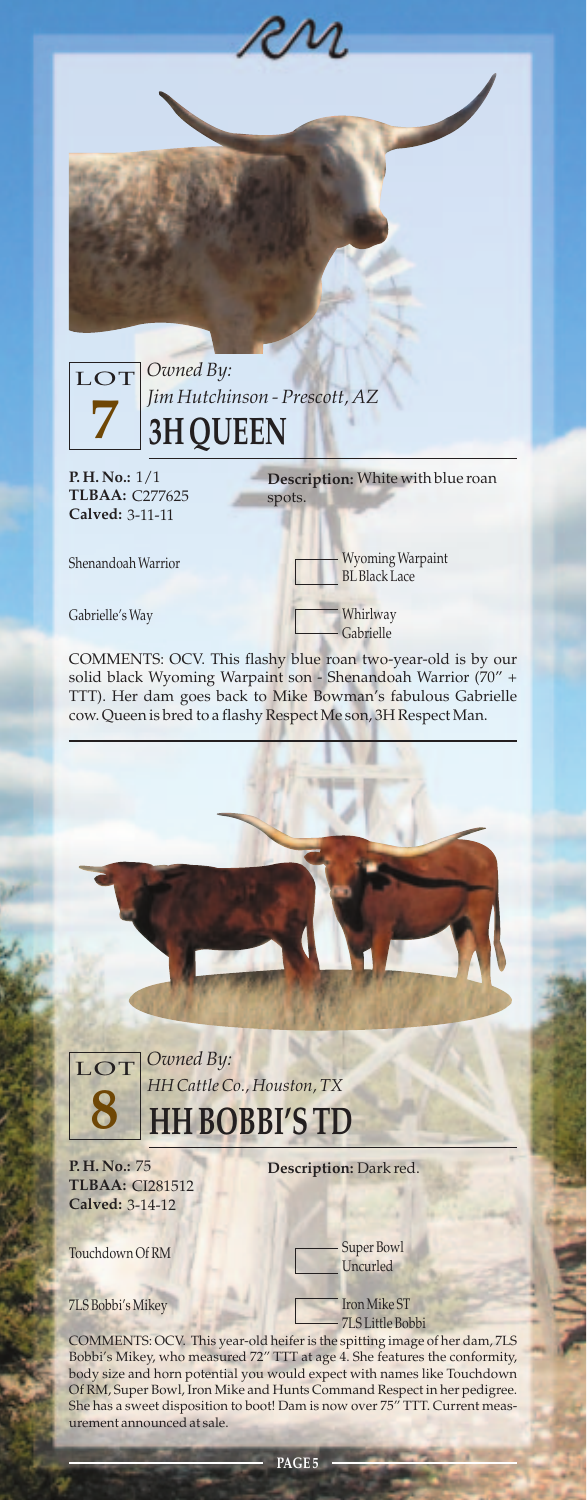

COMMENTS: OCV. Fancy heifer going back to Donovan EOT, Boomerang CP and VJ Tommie. Great conformation and a ton of horn: 51.5" TTT at 23 months. Sells open, guaranteed breeder.



LLL 41 Magnum

BH Topcross

GF G-Man Sizzle Not Gunna

Miss Daisy Ruler

COMMENTS: OCV. Sire of this heifer is a full brother to Gunman and dam is a Not Gunna daughter. Very feminine with good flat horns, measurements provided sale day. She has been exposed to Fortune from 6-9-12 to 8-25-12, our LLL Lucky son who looks like his daddy and to Home Run from 12-3-12 to 3-1-13.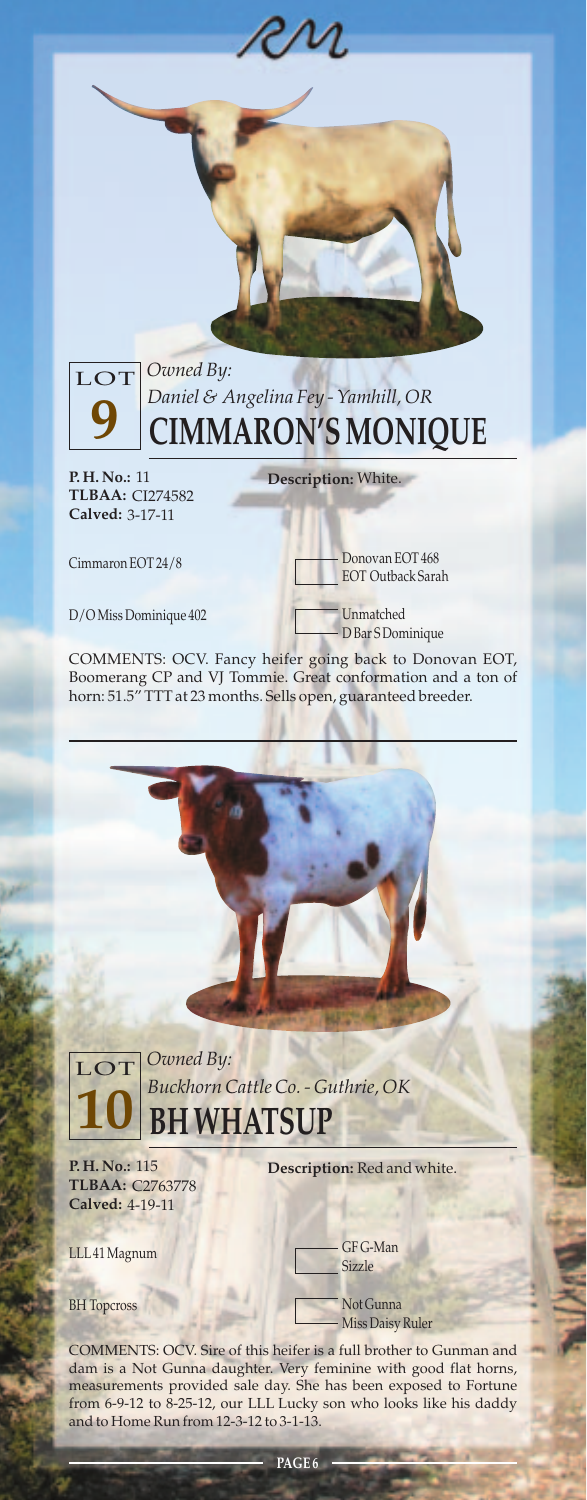

COMMENTS: OCV. JMR Baby Doll is a young heifer with an outstanding pedigree that includes<br>Mesquite (which is Working Man Chex x Rutledge's Moo Cow) with Boomerang CP and Wichtia<br>Windy on the bottom. What you get is an exce





*MK Cattle Co. - Hye, TX* **HH RAWHIDE'S SHENANDOAH**

**P. H. No.: TLBAA: Calved:** 5-13-11

BBR Rawhide

Shenandoah 208

44 **Description:** White body with red spots, socks and tail tip.

> Rendezvous BBR Barbwire

Gunna Zwink Watson 208

COMMENTS: OCV. This is our first consignment to a Longhorn sale as new breeders. We brought our best. A flashy, flat horned heifer exposed to Crisp Respect (78.5 TTT). Big base of lateral horn and spectacular color on this BBR Rawhide daughter. Exposed from 7-20-12 to 9-15-12 to Crisp Respect. Palpation and horn measurement announced sale day.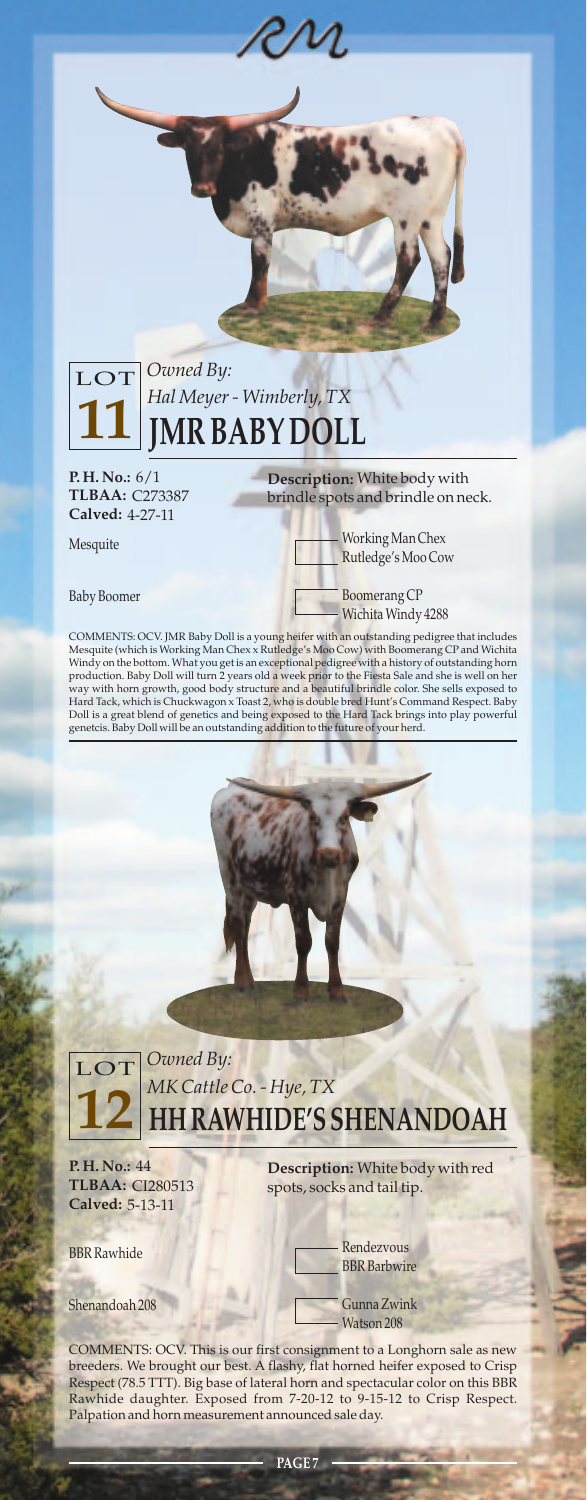

**PAGE 8**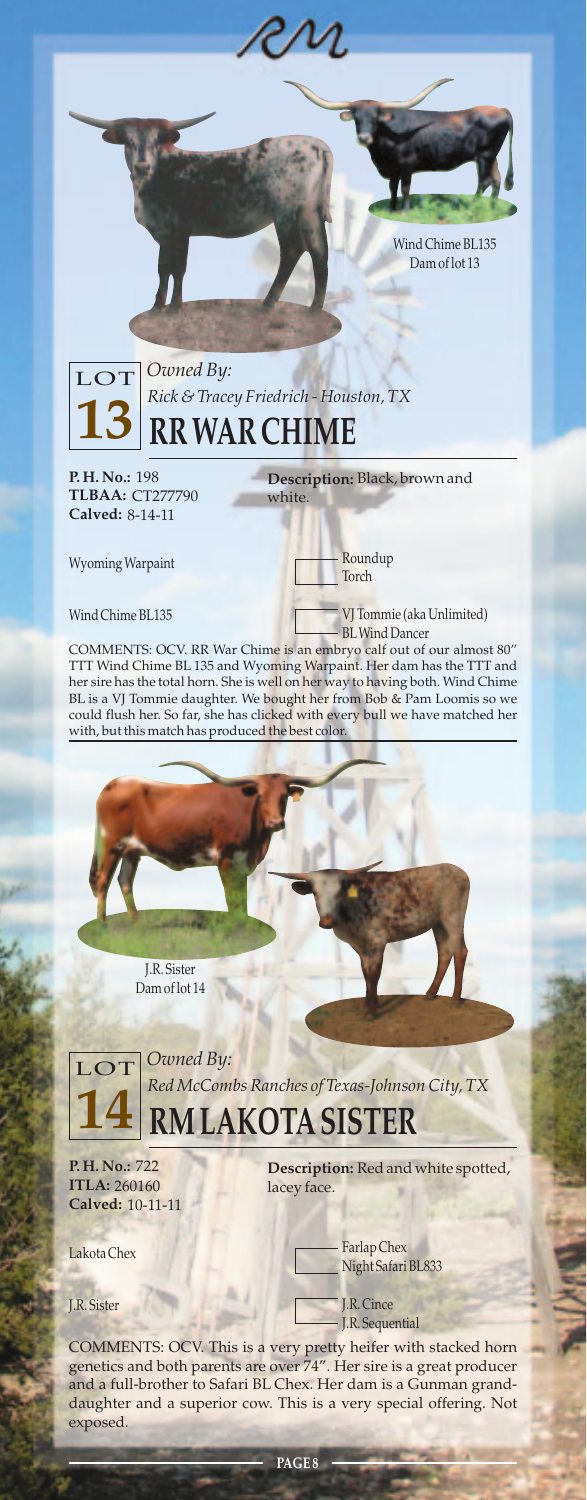

COMMENTS: OCV. This heifer has it all! Her sire and dam are both over 74" and very productive individuals. Sebastian is a great son of Boomerang and Tabasco's Lezawe and Sweet Thing is Boomerang out of a daughter of Phenomenon. You can expect great things from this loud colored beauty. Not exposed.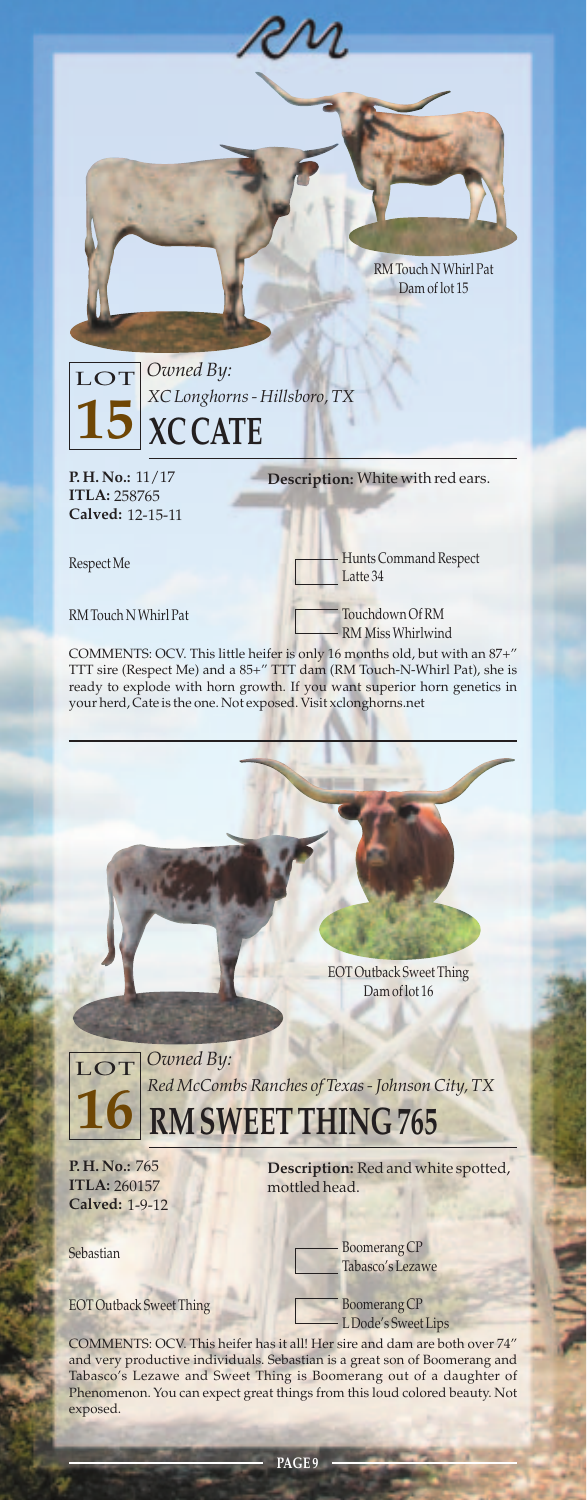

**PAGE 10**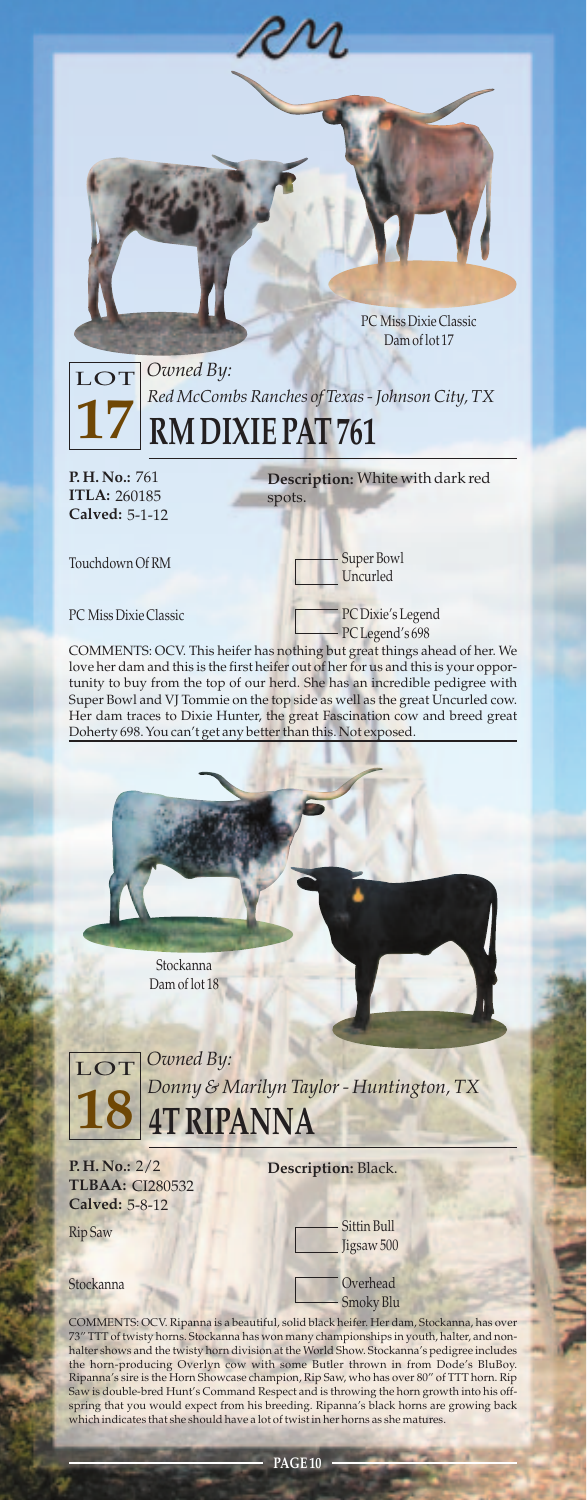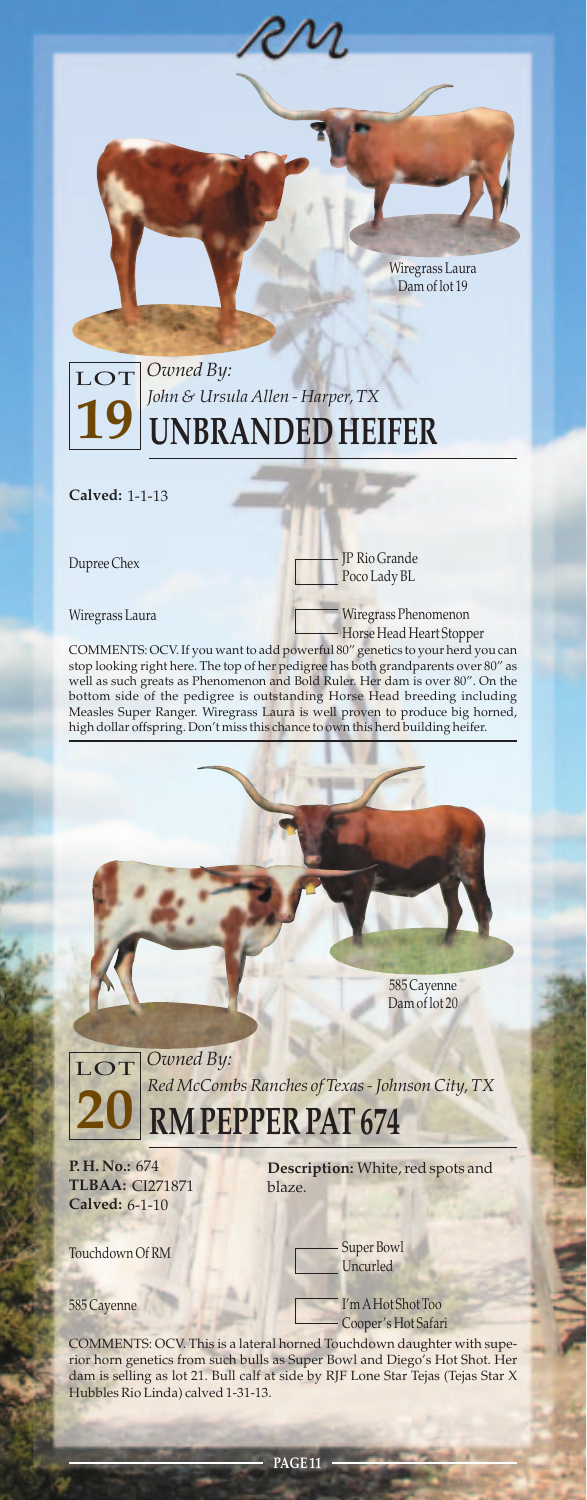

**P. H. No.: TLBAA: Calved:** 11-12-00

88 **Description:** Maroon white spot on forehead spots on flanks.

Im AHot Shot Too

Cooper's Hot Safari

Deigo's Hot Shot Moore's Maiden 34/4

Deigo's Hot Shot Safari B 1795

COMMENTS: OCV. This is one of our favorite cows. We sold a super heifer off of her at our last sale. We are also selling her Touchdown daughter in the heifer sale today. She is over 70" and double-bred Diego's Shot Shot as well as Moore breeding. She is safe-in-calf to the over 80" Safari BL Chex. She has produced well for us and will do the same for you.





LOT *Owned By: Allen/Filip/McCombs Partnership* **RJF RIO BELL**

**P. H. No.: ITLA:** 259815 **Calved:** 3-1-12

Safari BL Chex

Hubbells Rio Linda

**Description:** White.

Farlap Chex Night Safari BL833

JP Rio Grande - Hubbells Texas Tiger

COMMENTS: We sold a full-sister to this heifer for \$11,000 at last year's Legacy to Ben Gravett and she is awesome. Safari Chex is over 80" and her dam is one of the best producing daughters of JP Rio Grande and measures 77". We have half-sisters to this heifer out of Iron Mike and Concealed Weapon that are outstanding as well. It would be hard to find more proven genetics to add to your herd.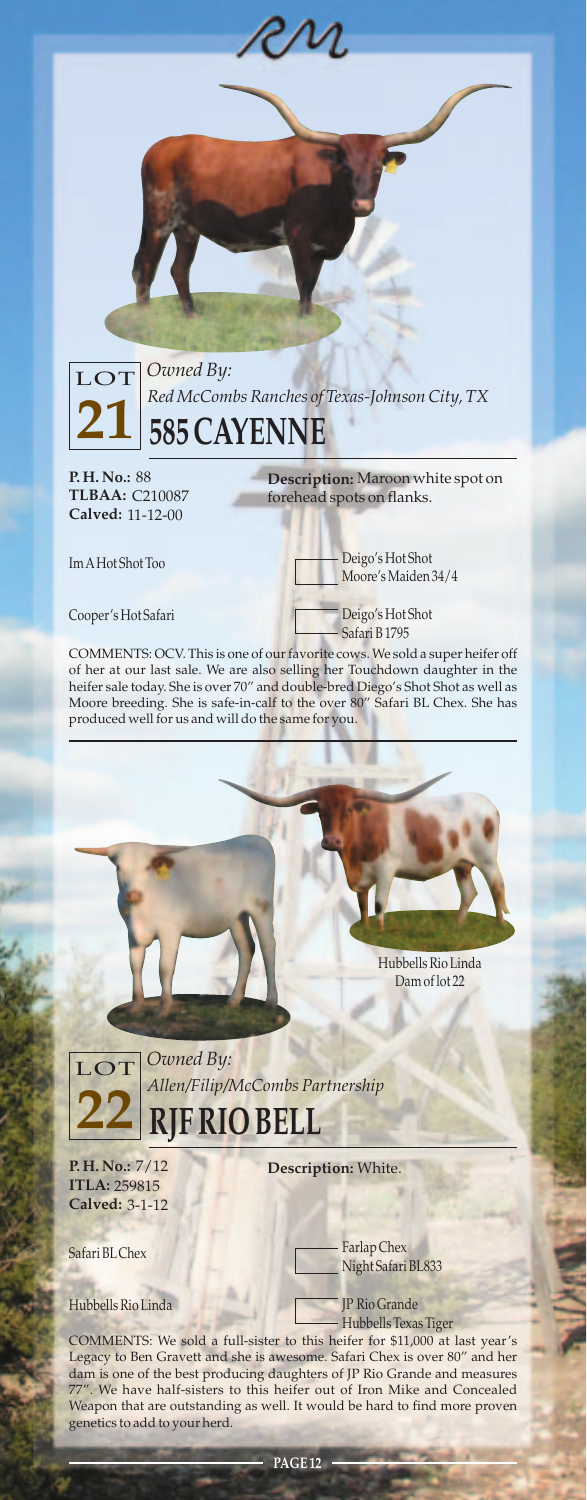

*Owned By: Red McCombs Ranches of Texas-Johnson City, TX Selling choice.*

# **RM MIKEY'S FANCY**

**P. H. No.:**  716 **ITLA:**  259034 **Calved:** 4-15-11 **Description:** Red & white paint.

COMMENTS: OCV. Iron Mike works well with this heifer's dam. The combination of Hunts Command Respect, Tabasco and Overwhelmer is a winner.

Iron Mike ST

Overly Fancy

**RM IRON LADY 724**

**P. H. No.:**  724 **ITLA:**  260157 **Calved:** 4-15-11 **Description:** Red, white underline, spot in fore-

head

COMMENTS: OCV. This is a flat horned Iron Mike daughter out of a very nice black Touchdown cow. There are amazing horn genetics here: Hunts Command Respect, Tabasco, Super Bowl and Diego's Hot Shot.

Iron Mike ST

RM Pat 464

Hunts Command Respect Hashknife Overlord Fancy Range

Hunts Command Respect Hashknife Touchdown Of RM Hot Shot's Carmela

## **RM IRON LADY 729**

**P. H. No.:**  729 **ITLA:**  260162 **Calved:** 4-15-11 **Description:** Red, white line-

back, speckled sides.

COMMENTS: OCV. This heifer is out of a horn producing line of Butler cattle. Crossing Iron Mike on a Coach daughter has worked here for sure.

Iron Mike ST

RM Coach's Joann

Hunts Command Respect Hashknife Coach VJ Joann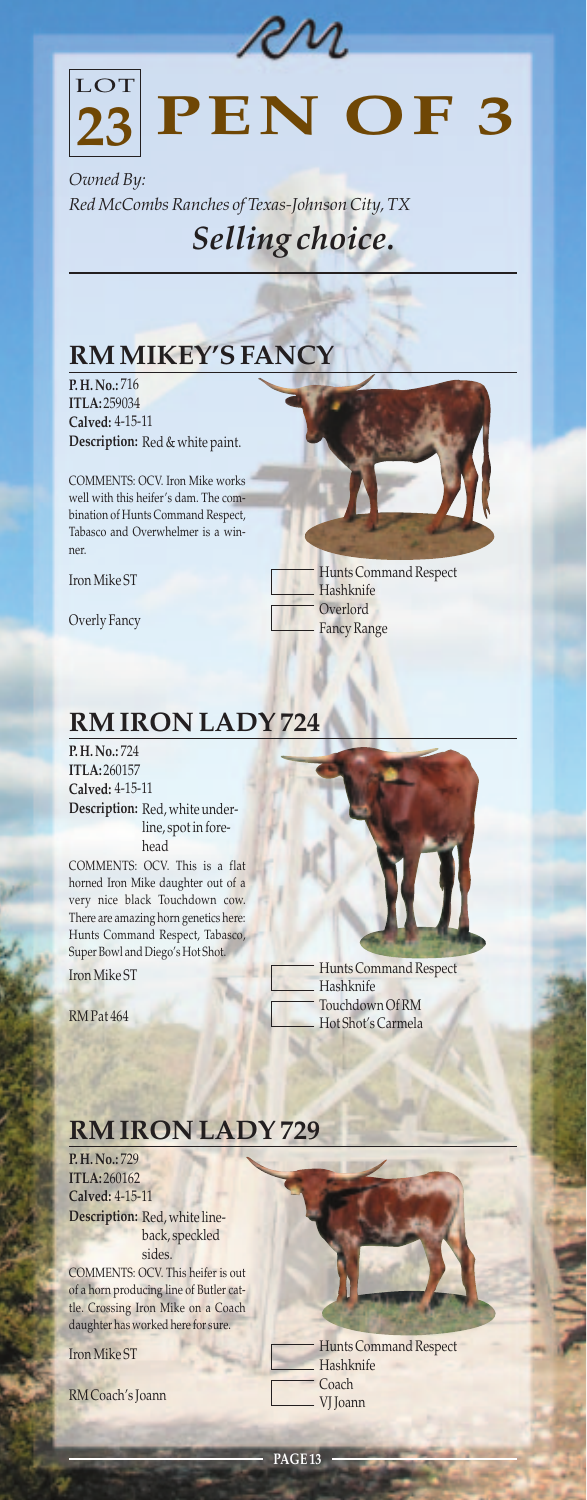

*Owned By: Red McCombs Ranches of Texas-Johnson City, TX Selling choice.*

# **RM TOUCHDOWN TWIST PAT**

**P. H. No.:**  744 **ITLA:**  260184 **Calved:** 4-20-12 **Description:** Red and white spotted.

COMMENTS: OCV. This heifer has lots of promise with big bases and a good start on total horn. Her dam is a nice Bo Jangles Chex daughter that is also in the sale. When you combine Super Bowl, VJ Tommie, Coach and Roundup along with the great Tari Graves cow you have to have a winner!

Touchdown Of RM

Jangles Twist

### **RM STARLADY PAT 739**

**P. H. No.:**  739 **ITLA:**  260180 **Calved:** 4-16-12 **Description:** Red, white line-

back, underline. COMMENTS: OCV. This sweet yearling is over half Butler and out of a horn producing cow. She combines great lines such as Super Bowl, VJ Tommie, Coach and Ace's Dayton Desperado.

Touchdown Of RM



Super Bowl Uncurled Bo Jangles Chex Mocha Twist

HL Coyote's Stardoe

Super Bowl Uncurled Wild West Chex HL Coyote's Stardust

### **RM DROOPY PAT 763**

**P. H. No.:**  763 **ITLA:**  260176 **Calved:** 4-1-12 **Description:** Red, white lineback, underline, white on head.

COMMENTS: OCV. Touchdown has worked well with Butler cows and this heifer is out of a cow that is very predictable. She is 3/4 Butler and very pretty. We expect great things based on her genetics.

Touchdown Of RM

VJ Roanie

Super Bowl Uncurled MF Double Droopy - Jackie Lynn 177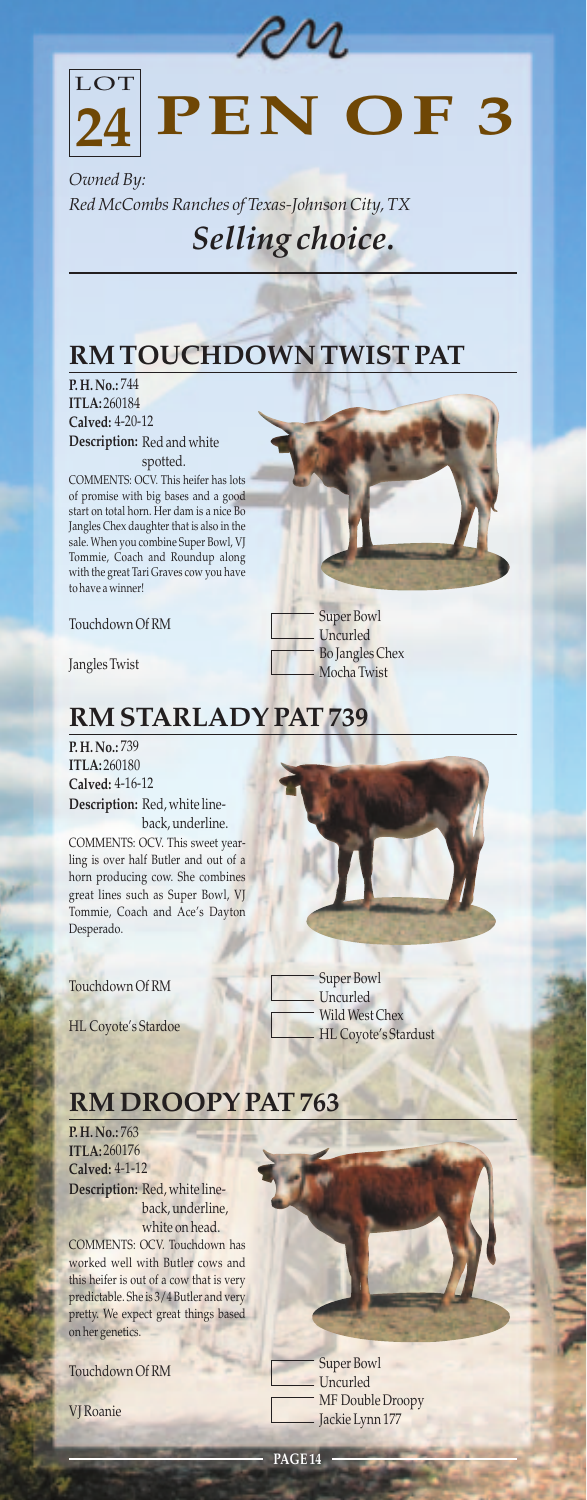

Except for those stated in the below terms and conditions there are no warranties, either expressed or implied, as to merchantability or fitness for a particular purpose with respect to the cattle being sold at this auction.

The warranties and guarantee set forth in the "Terms and Conditions" are in lieu of all other warranties, either expressed or implied, and the remedies provided therein shall be the sole and exclusive remedy of the buyer, or any party claiming through buyer, for any breach or warranty or guarantees therein provided, and all other obligations or liabilities.

### **1. Bidding**

Each animal will be sold to the highest bidder. The auctioneer in charge will settle any disputes as to bids, and his decision shall be final.

### **2. Terms**

Terms of the sale are cash or check or approved credit. Settlement must be made to the clerk at the conclusion of the auction.

#### **3. Purchaser's Risk**

Each animal becomes the risk of the purchaser as soon as sold, but will not be delivered until settlement has been made.

#### **4. Certificate of Registry**

When full settlement has been made, a certificate of registration will be furnished and transferred to the purchaser. Give full name and address to the secretary when making payments so the Certificates of Registry will be transferred properly.

#### **5. Health**

All animals are eligible for interstate shipment except as otherwise noted. The cattle have been test<mark>ed for tube</mark>rculosis and Bangs disease within 30 days of sale date. A certificate will be furnished.

#### **6. Announcements**

Announcements from the auction box take precedence over printed matter in this catalog. All cattle will be sold by lot numbers, as announced by auctioneer.

#### **7. Breeding Guarantee**

(A) All animals are guaranteed to be breeders with the exception of: (a) injury or disease occurring after sale, (b) negligence or willful misconduct on the part of the purchaser.

(B) Any female is considered a breeder if she is pregnant at the time of this sale and/or she has a calf at side.

(C) Any bull which either: (1) produces viable semen; (2) settles 1/3 or more of the healthy cows he serves; (3) is the sire of 20 or more animals; or (4) settles cows by natural service, and passes a fertility test made by a competent veterinarian during any six month period trial, shall be considered a breeder.

(D) Buyer must notify seller within one year of any breeding problem found in an animal.

### **8. Embryo Transfer Guarantee**

All donor cows that have been worked successfully in embryo transfer are guaranteed to produce good embryos with the exception of other guarantees stated in the footnotes of this catalog or announced from the auction block. It is understood that these guarantees are valid only if: (1) a qualified person or persons do the transfer; (2) donor cow is managed properly in embryo transfer (i.e. not over conditioned and/or overworked); (3) injury or disease does not occur after the sale and (4) the purchaser is not negligent or willfully mistreats the donor cow.

#### **9. Options and Privileges for Return or Adjustment**

(A) All claims for adjustment or return must be made in writing within six months of the sale date.

(B) Any animal that has not proven itself a breeder within the time limits specified above, if in healthy condition, may be returned to seller at buyer's expense. The seller reserves the right and privilege of trying for a period of six months to prove the animal a breeder. If proven a breeder, an animal will be returned at buyer's expense. Should the animal fail to breed, the seller, at his option, may either return the purchase price or make replacement of the animal with another of equal value.

(C) Any animal returned must have a veterinarian's certificate that it is free of Bangs and tuberculosis.

#### **10. Rights and Obligations**

(A) The above terms and conditions of sale shall constitute a contract between the buyers and sellers of each animal and shall be equally binding upon both.

(B) Animals resold following the purchase in this sale shall constitute a separate transaction, and the rights and obligations of the two parties connected thereto are not covered by the terms and conditions of this sale.

(C) All persons who attend the sale do so at their own risk and the owners nor any person connected with the management of the sale assume any liability, legal or otherwise, for any accidents which may occur.

### **11. Applicable Law**

All cattle (or horses) in this sale are offered according to the laws of the State of Texas. The right to bid, as provided under the law, is reserved for all Consignors, including owners and their agents, unless otherwise announced by the Auctioneer.